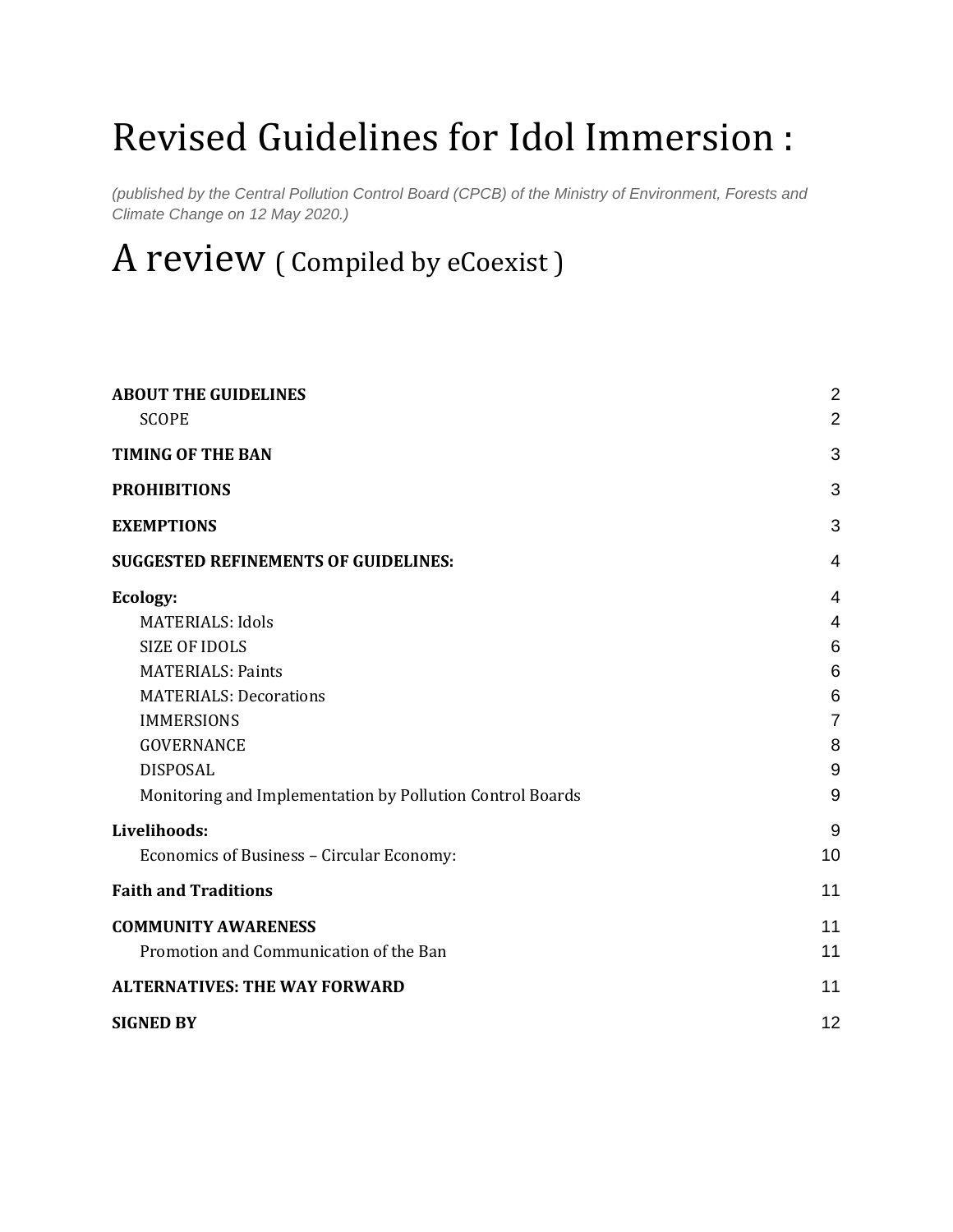# <span id="page-1-0"></span>ABOUT THE GUIDELINES

This critique concerns the Revised Guidelines for Idol Immersion, published by the Central Pollution Control Board (CPCB) of the Ministry of Environment, Forests and Climate Change on May 12, 2020.<sup>1</sup>

The guidelines are the result of a long debate. It dates back to the 2008 Bombay High Court decision in the matter of Janhit Manch vs. the State of Maharashtra, in which the regulation of idol immersions during the Ganesh Chaturthi festival was decreed. The CPCB published "Guidelines for Idol Immersion" in June 2010.<sup>2</sup> However, they proved to be ineffective in preventing idols made of toxic, inorganic materials to be disposed of in water bodies. As an effect, Ganesh Chathurthi has continued to inflict substantial damages on the environment every year.<sup>3</sup> It is, therefore, a good sign that the CPCB has recognised the urgency of revising the previous guidelines.

The ban on Plaster of Paris and chemical paints for religious idols that require immersion has been long awaited and it is a welcome move. We fully endorse this step and have laid out aspects below that we feel will enable the successful implementation of this ban.

The ban is mostly focussed on Hindu festivals - more description and measures for immersion during the Muslim festival of Muhurram need to be mentioned, with guidelines specific to their rituals.

## <span id="page-1-1"></span>SCOPE

The guidelines address the following stakeholders that are involved in the immersion of religious idols during festivals:

- 1. Idol Makers-Craftsman or Artisans
- 2. Pooja Organizing Committees
- 3. Local and Urban Authorities
- 4. Citizens
- 5. State Pollution Control Boards (SPCBs) in States and Pollution Control Committees (PCCs) in Union Territories.

They include, among others, following points:

- 1. Materials used
- 2. Governance of production of idols
- 3. Immersion procedures and governance
- 4. Disposal of solid waste and of immersion water

<sup>1</sup> Central Pollution Control Board. Ministry of Environment, Forests and Climate Change. "Revised Guidelines for Idol Immersion." May 12, 2020,

https://cpcb.nic.in/openpdffile.php?id=TGF0ZXN0RmlsZS8yOTVfMTU4OTI3Mzk4Nl9tZWRpYXBob3RvMj QzNjUucGRm

<sup>2</sup> Central Pollution Control Board. Ministry of Environment and Forests. "Guidelines for Idol Immersion." June, 2010, http://kspcb.gov.in/CPCB%20Guidelines.pdf

<sup>3</sup> Bhattacharya, Bera, Dutta and Chand Ghosh. "Effects of Idol immersion on the water quality parameters of Indian water bodies: Environmental health perspectives." In: International Letters of Chemistry, Physics and Astronomy, 2014, https://www.scipress.com/ILCPA.39.234.pdf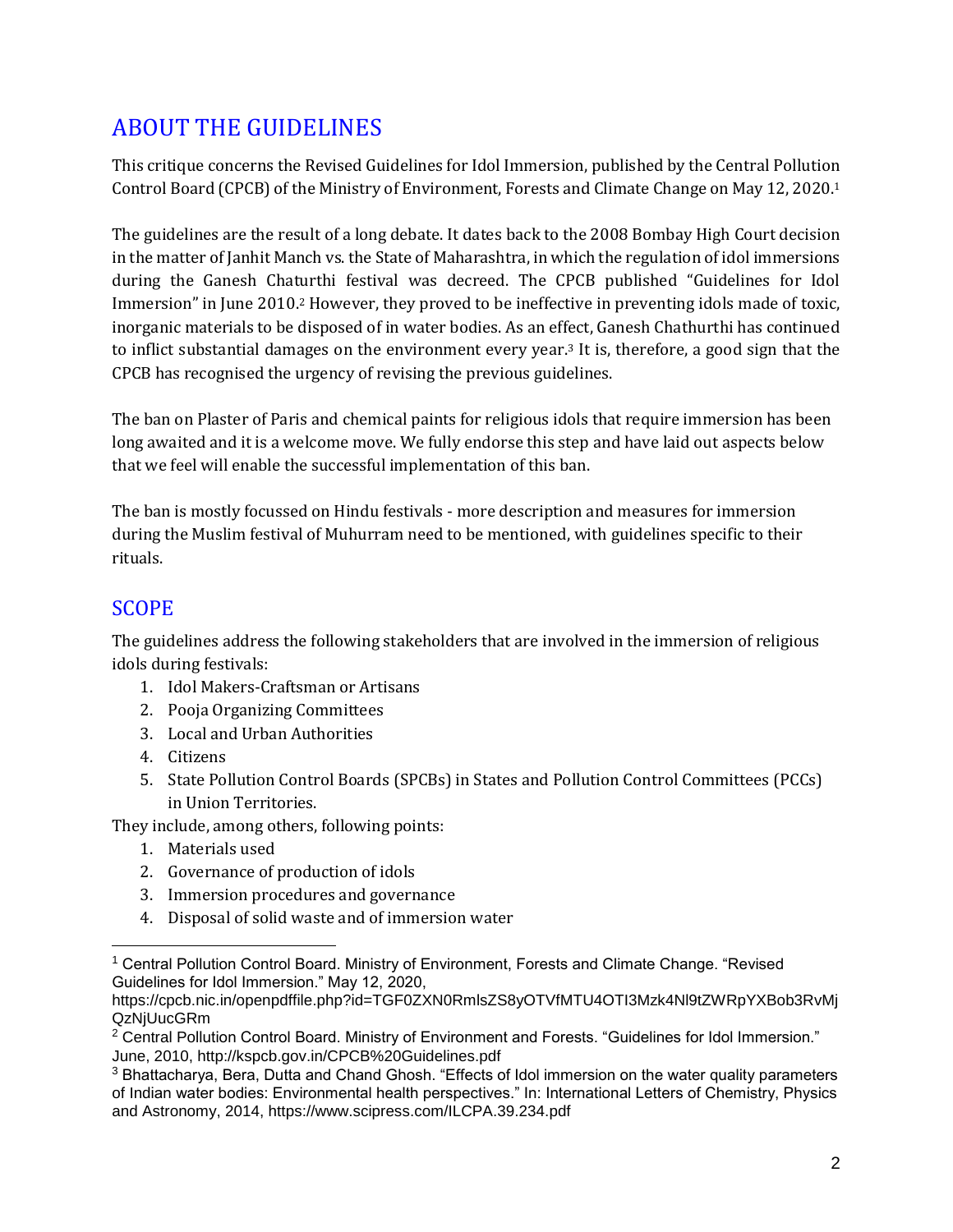# <span id="page-2-0"></span>TIMING OF THE BAN

The publication of the revised guidelines has come at a time at which idol production for the 2020 festival has already been going on for several months. As in previous years, the timing has raised resistance from the idol makers. They argue that they would incur heavy financial losses, thus asking for a deferral which has yet again been granted.<sup>4</sup> The signees, therefore, stress the importance of announcing the ban **right after the Ganesh festival** in order to give artisans enough time to switch from Plaster of Paris to eco-friendlier alternatives.

Furthermore, seventeen years have passed since the Public Interest Litigation filed by the Janhit Manch to result in a ban on use of toxic, non-biodegradable materials and their immersion. During this time, the quantum of pollution caused by the festival has irrevocably polluted precious water resources. It is imperative that the guidelines issued by the CPCB be brought into effect immediately and no concessions be made anymore.

Indians have become aware of the human impact on our ecosystems during the COVID-19 crisis. This has especially been visible through drastic improvement of water bodies' quality all over India, such as the Mula-Mutha river.<sup>5</sup> Therefore, this is the right juncture to encourage a more conscious behaviour also after the end of the lockdown.

# <span id="page-2-1"></span>**PROHIBITIONS**

## **What is not allowed?**

- 1. The use of Plaster of Paris for making idols
- 2. Use of toxic and non-biodegradable chemical dyes/oil paints for painting idols
- 3. Use of Single use plastic and thermocol materials for decoration and for distribution of prasad
- 4. Regulation on size of idols
- 5. Littering or burning of solid wastes

# <span id="page-2-2"></span>**EXEMPTIONS**

 $\overline{a}$ 

## **What is allowed?**

<sup>4</sup> "1 year stay on ban on Ganesh idols made of Plaster of Paris (POP)." In: Mumbai Mirror, May 22, 2020, https://mumbaimirror.indiatimes.com/coronavirus/news/1-year-stay-on-ban-on-ganesh-idols-made-ofplaster-of-paris-pop/articleshow/75896027.cms

<sup>5</sup> Abhay Khairnar, "Pune pollution at a record low, readings better than CPCB recommendation." In: Hindustan Times, May 18, 2020, https://www.hindustantimes.com/cities/pune-pollution-at-a-record-lowreadings-better-than-cpcb-recommendation/story-jjSg2HSylBriIJ3cmue2rN.html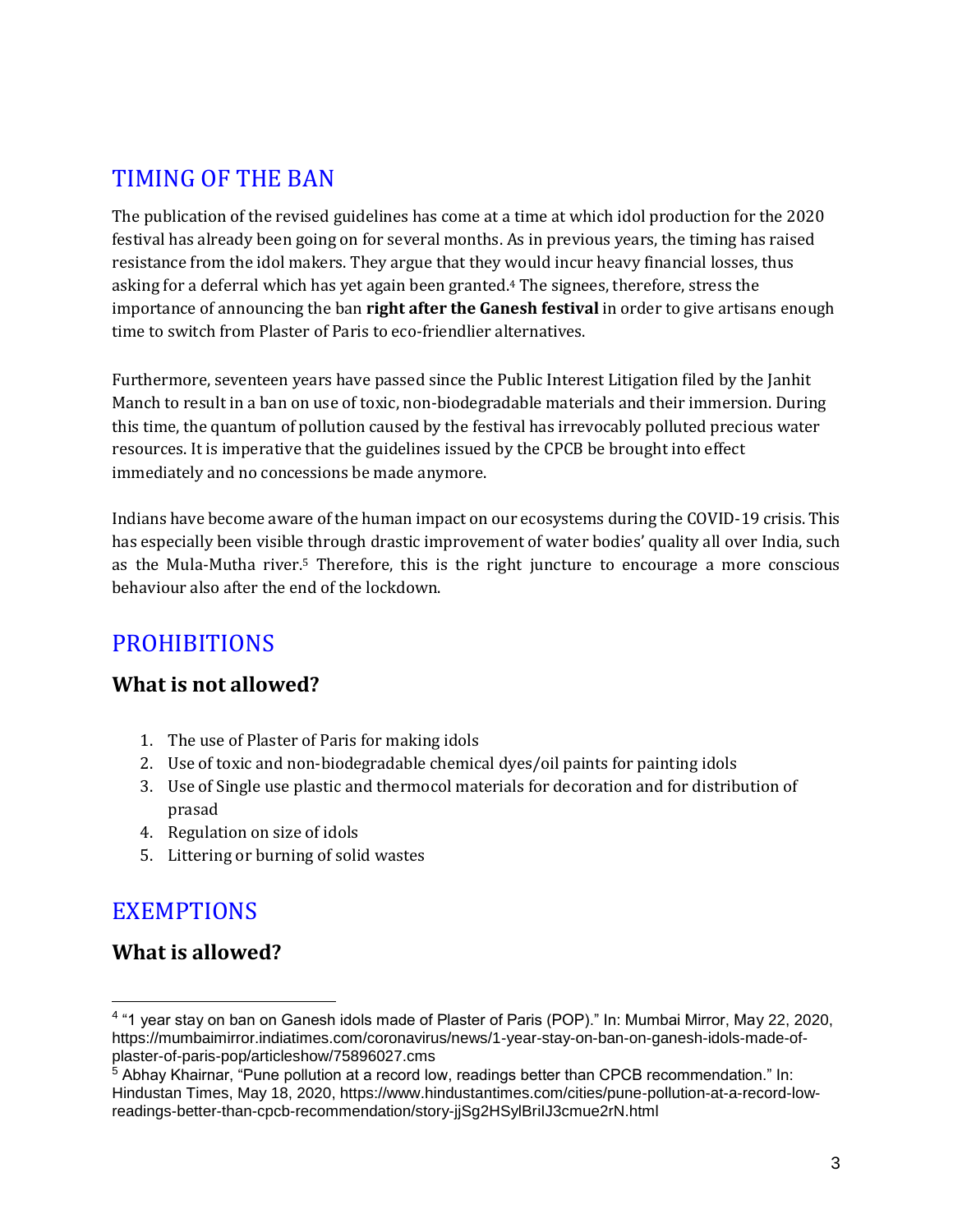- 1. Materials that are biodegradable
- 2. Immersion in tanks built for visarjan
- 3. Regulated immersion in natural water bodies

# <span id="page-3-0"></span>SUGGESTED REFINEMENTS OF GUIDELINES:

# <span id="page-3-1"></span>Ecology:

## <span id="page-3-2"></span>MATERIALS: Idols

The ban of Plaster of Paris idols is a crucial step in rendering the Ganesh Chaturthi festival more ecofriendly, thus being a welcome addition to the previous guidelines. PoP is a non biodegradable man made substance that does not easily degrade and is not assimilated by the environment. Hence the banning of PoP will ensure that the water bodies stay clean.

The main alternative to PoP currently available in the market is Natural clay ( shaadu maati).

Natural clay is a **non renewable resource**. Traditionally, the clay needed for making idols was taken from local sources, from the sediment in lakes or on river banks. This was then returned to the same source it was taken from. The ban does not specify the source of raw materials for eg. Natural clay. The instructions regarding the sourcing, procurement and handling are missing.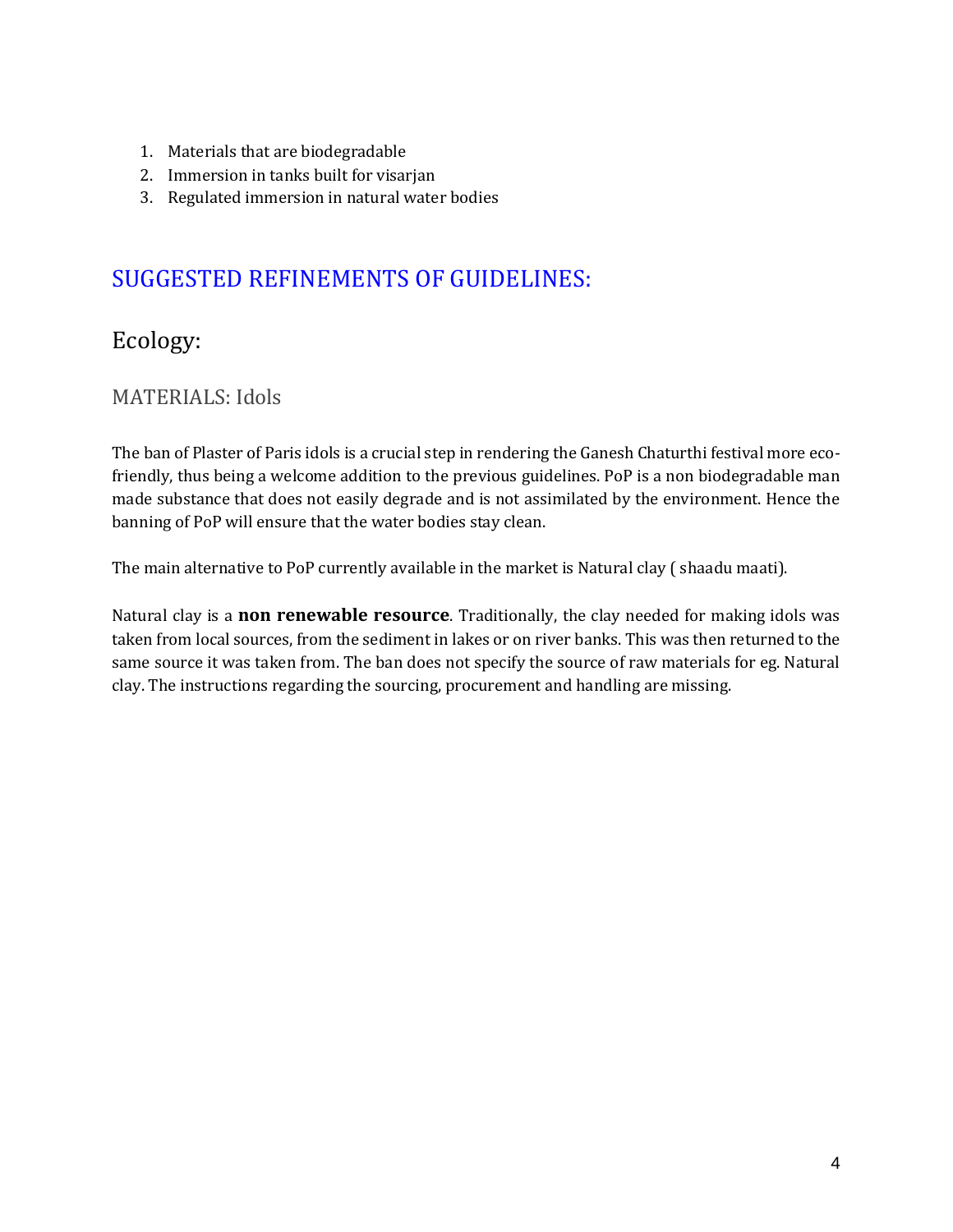

However as the clay idol industry grew, it was then mined from specific regions to obtain a certain quality of clay. If everyone were to turn from PoP to natural clay, the quantum of clay needed would make its exploitation unsustainable, and create another ecological disaster. The process of mining clay also poses risks for contamination to nearby water bodies.<sup>6</sup>

Additionally, environmental NGOs have raised the concern that big amounts of dissolved clay may create an impermeable layer at the bottom of the river that prevents water percolation into the groundwater aquifers.

Innovations are required in the materials used for making idols. The sentence, "the craftsman or artisans prefer to adopt innovative approaches" (p.3) leaves the choice of readjusting to a more sustainable production method to the idol makers. Innovations to reduce pollution, however, are not a matter of preference and must be made **obligatory**.

#### **Recommendations:**

- Studies must be undertaken to understand the impact of mining natural clay on the ecosystems it is taken from and guidelines for sustainable mining need to be outlined.
- We suggest a more extensive promotion of eco-friendlier materials like paper-mâché or cow dung.

<sup>&</sup>lt;sup>6</sup> Kofi Asante-Kyei and Alexander Addae, "The Economic and Environmental Impacts on Clay Harvesting at Abonko in the Mfantsiman West District of Central Region, Ghana." In: American Scientific Research Journal for Engineering, Technology, and Sciences, 2016,

https://asrjetsjournal.org/index.php/American\_Scientific\_Journal/article/view/1507/733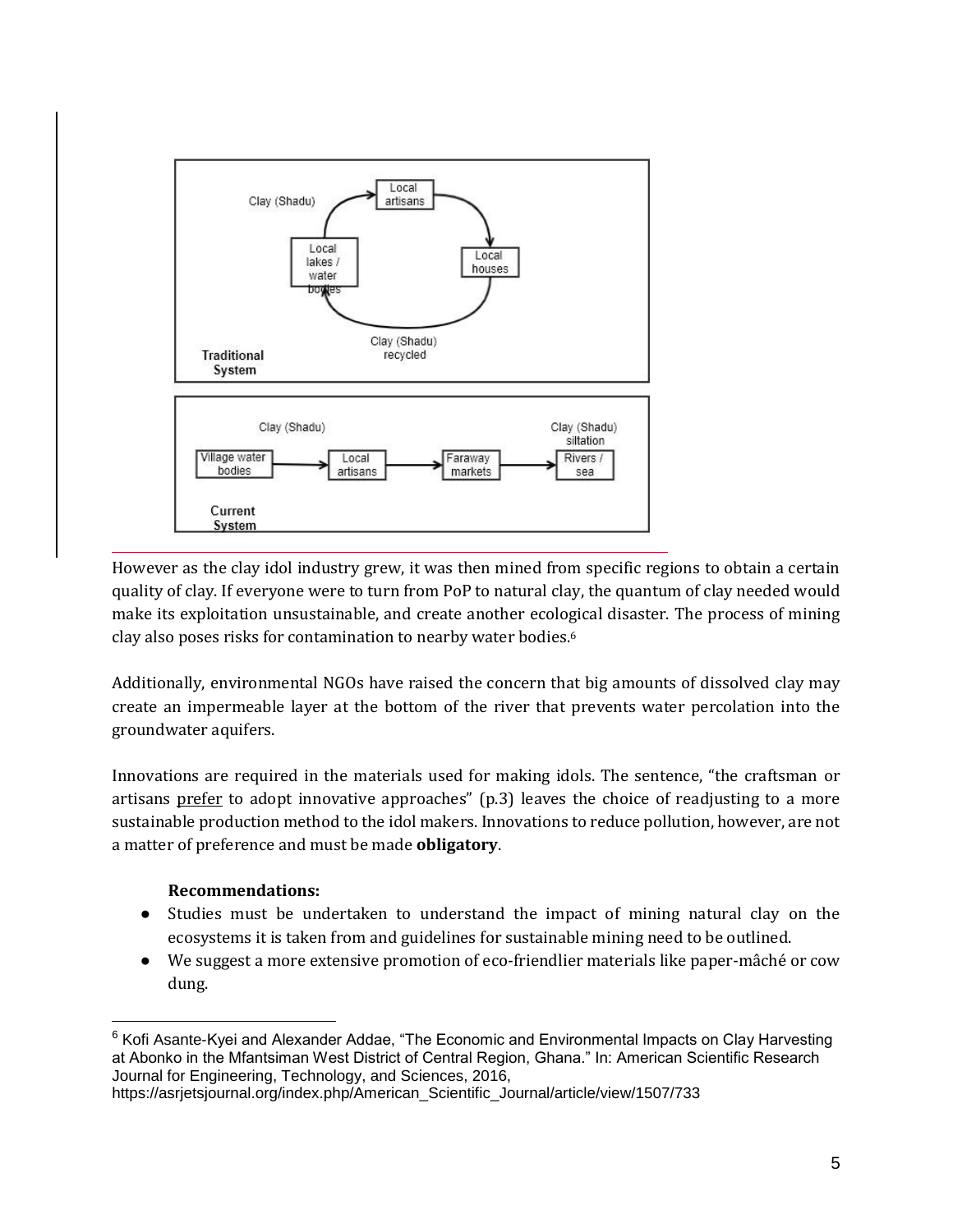- The guideline must mention a focus on RENEWABLE biodegradable materials rather than NON RENEWABLE mineral materials.
- Research and Development into newer biodegradable materials like mushroom or coconut coir based materials must be encouraged by the government.

## <span id="page-5-0"></span>SIZE OF IDOLS

On page 4, the guidelines state that "As far as possible, low height and eco-friendly idols […] should be used for offering poojas." There is no specification of the height restrictions. The term "low" is subjective and leaves too much room for interpretation. The CPCB should, therefore, numerically specify the height and weight range of the idols depending on the type of water body in which they are immersed.

#### **Recommendations:**

Specific size limits must be provided by government for individual and community use. Miniature idol immersion should be promoted and permanent idols for worship should be considered.

## <span id="page-5-1"></span>MATERIALS: Paints

'Enamel and synthetic dye based paints on idols should be discouraged instead of eco-friendly water-based, bio-degradable and non-toxic natural dyes should be used.' This will also promote local businesses engaged in natural paints.

This clause ensures that our water and soil stay free of a toxic load due to the immersion of lead based and synthetic paints.

#### **Recommendations:**

- Being water soluble does not make a paint non toxic. This difference has to be clarified in awareness campaigns
- Gradually the public should move towards only the use of natural pigments in the painting of idols or no paints at all.
- The claims of certain paint companies in being ecofriendly or non toxic need to be substantiated and approved by the government.

## <span id="page-5-2"></span>MATERIALS: Decorations

#### The guidelines state that

'Use of Single use plastic and thermocol materials shall not be permitted strictly and only ecofriendly materials.' and

'Only dried flower components, straw etc. for making ornaments of idols and natural resins of trees may be used as a shining material for making idols attractive.'

#### **Recommendations:**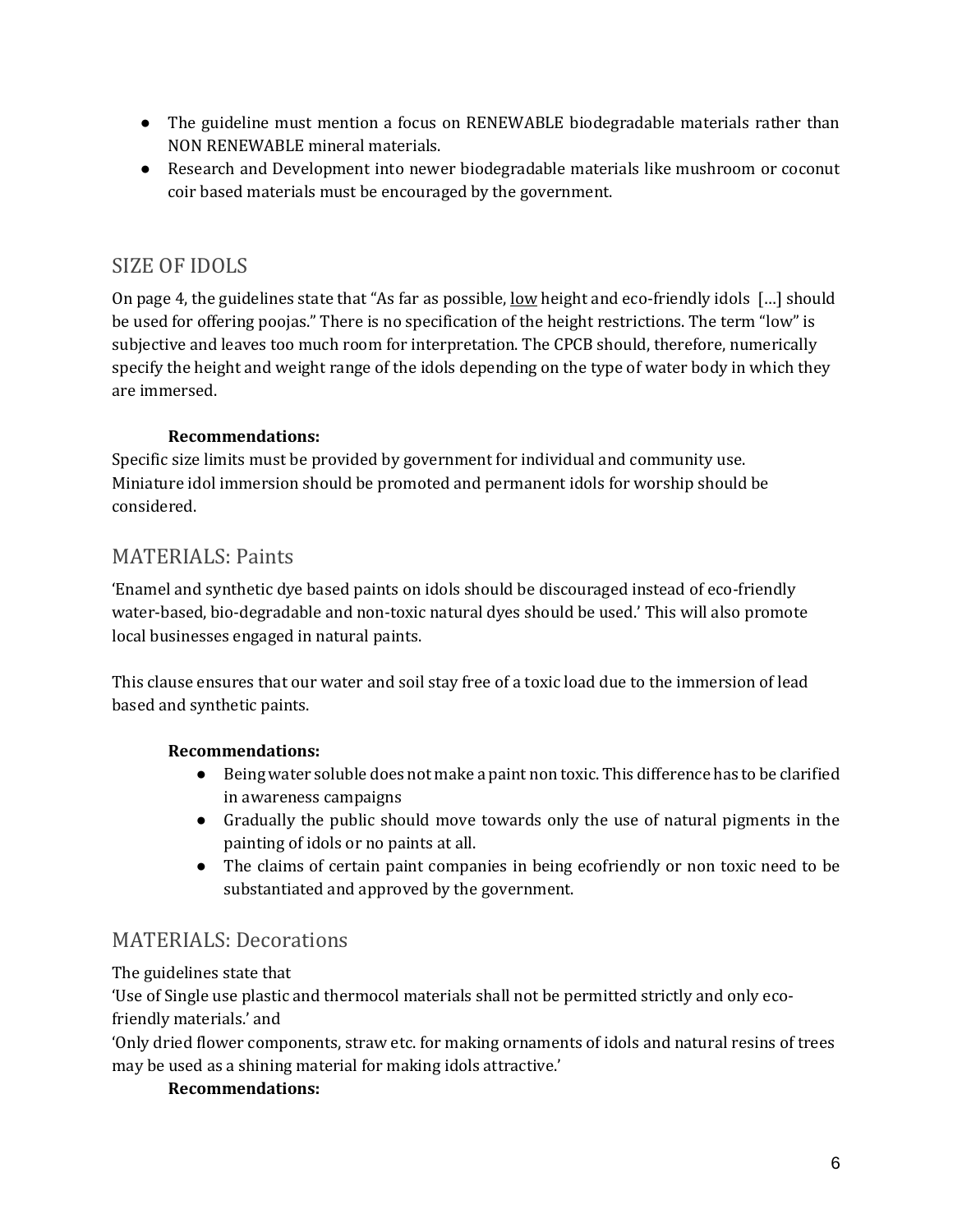To ensure effective implementation, it is important to start controls at the earliest possible stage. A production ban on any toxic, non-biodegradable decorations and colours that are specifically made for the production of Ganesh idols should be taken into consideration. The same applies for the ban of plastic, thermocol materials and any sort of non-biodegradable chemical dyes. The use of "feathers of different birds" as decorations must not be permitted.

## <span id="page-6-0"></span>IMMERSIONS

- 1. The document mentions the possibility of immersion in natural water bodies being "inevitable" in certain situations – this submission creates a loophole in the document and will allow for exceptions to be made. "Inevitable" situations need to be specifically outlined to reduce any space for ambiguity.
- 2. Currently, by stating that "as far as possible, instead of immersion of idols in water bodies, all the resident welfare associations or individual households […] should be encouraged to create temporary ponds/tanks […], and public should be involved for immersion of idols in such temporary/artificial ponds/tanks", the guidelines still leave the possibility for immersions in natural water bodies. As a result, people may refuse to use artificial tanks. It is, therefore, of utmost importance to **clearly ban any immersion of idols in open natural water bodies.**
- 3. It should remain first priority to urge the public to do without the traditional immersion into water bodies, conducting a symbolic immersion at home instead. The Visarjan charge described in the guidelines offers a good opportunity for this matter. However, it is not yet described properly. By stating that "the charges of hiring/outsourcing agencies to clean-up the wastes from the designated idol immersion sites should be collected as visarjan charges' from every individual citizen or community" (p.12), the guidelines imply that the charge will be applied as a general tax. This would prove unfair to people who immerse within their own household. Instead, the charge should be levied directly at the immersion points, thus disincentivising an immersion at water bodies.
- 4. The ban states that 'In case of immersion of idols in rivers, lakes or ponds is inevitable, a designated location (having proper approach, access, corner portion of a river/pond/lake, having shallow depth of water in river or lakes or ponds) should be identified'... this defeats the intention of protecting water bodies - immersion in a corner of a lake is equivalent to immersion in the lake itself as it is impossible to prevent waters from mingling.
- 5. The guidelines leave the possibility of immersion in the sea open and advise on precautions to be taken when immersing in the sea. However, while we do protect the river and lakes and wells, it is equally important to ensure that the seas and oceans also stay free of any man made objects and items. By imposing a complete ban on immersion in the seas, the guidelines will ensure that we reduce marine pollution as well.

#### **Recommendations:**

- Specify which situations are considered 'inevitable' for immersion in natural water bodies.
- Clearly ban immersion in natural water bodies and encourage the development of alternatives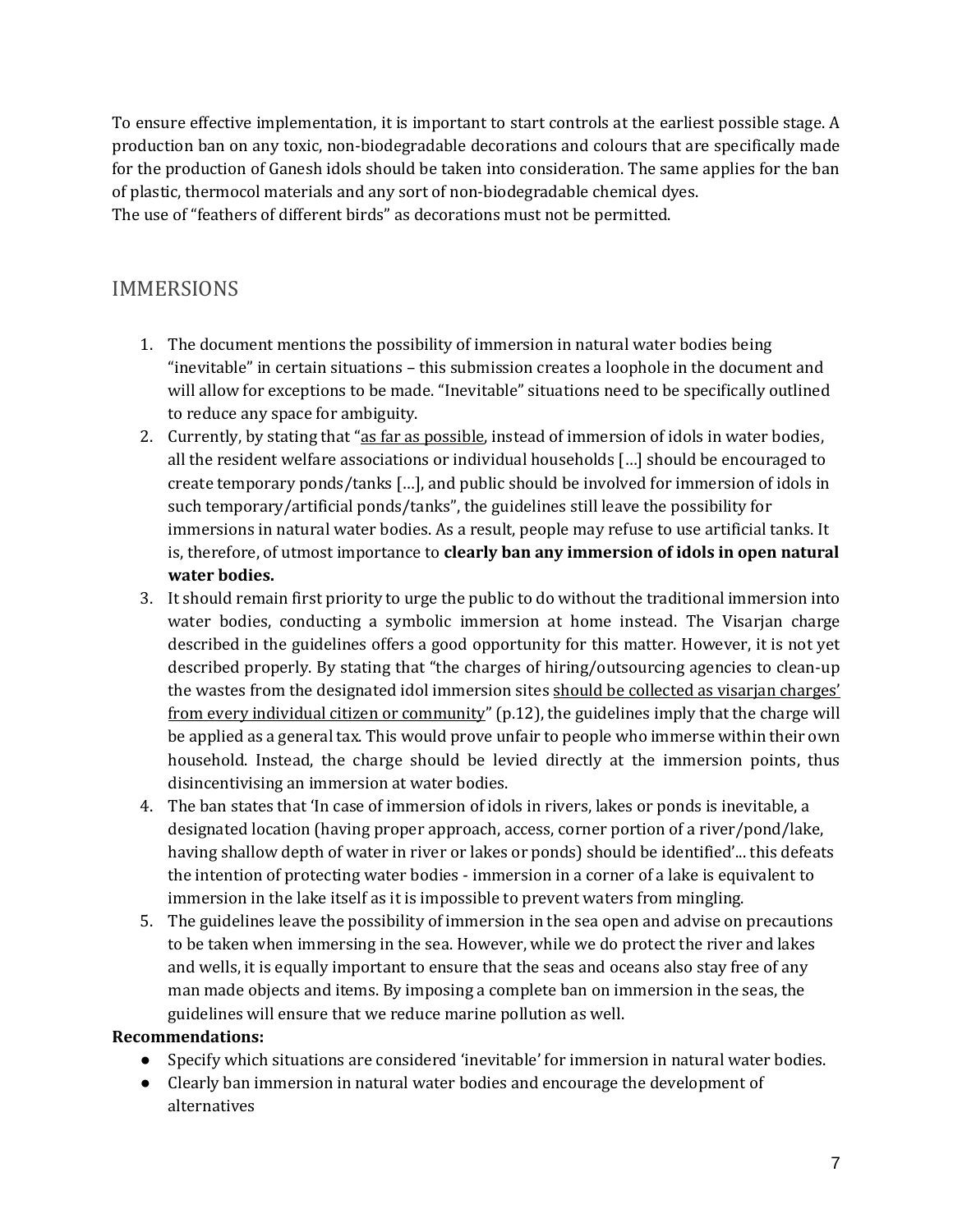- Clarify further the application of visarjan charges
- Delete the possibility of immersion in a corner of a natural water body.
- Ban immersion in the sea completely.
- After completion of the immersion, the water from the Immersion tanks/ponds must be settled using coagulants like Alum. Supernatant liquid should be sent to STP and the mud may be disposed off at a suitable landfill site. Nothing from the immersion tanks can go into the rivers.
- Tazia immersion, add "following all the rules and guidelines mentioned for Ganesh Festival."
- During all days of the festival, the ULB should make a separate arrangement for depositing used flowers for composting. The used flowers may not be added to city solid waste. For immersion in natural lakes/ponds or water bodies, ULB should take help of experts and fix the number of idols that can be immersed in depending on size and water quantity in the water body.

## <span id="page-7-0"></span>GOVERNANCE

The guidelines outlines several steps to govern the appropriate management of the immersions.

- 1. Registration of Artisans with ULBs revoking of license if ban is not followed
- 2. Deposit for larger idol makers forfeit of deposit
- 3. Visarjan charges to citizens
- 4. Barricading of river and natural water bodies
- 5. Submission of a management plan for large events, in advance of the festival
- 6. Spot fines to those who violate the guidelines
- 6. The sentence "Pooja Organising Committees should seek prior permission from concerned ULB  $\lceil \ldots \rceil$  well at least one month in advance" (p.4) should specifically name the concerned authority to avoid any unclarities or confusion.
- 7. The ban mentions that the artisans and craftsmen need to register themselves. So a list of registered artisans will need to be made public. Also the document does not mention registration for distributors. Besides the producers and the users, the entire supply chain will also have to be regulated.
- 8. The visarjan charges for groups and individuals, the utilisation and monitoring of these charges haven't been explained in detail. It is mentioned that the 'visarjan charges' will be taken from every individual citizen or community. Rule will prove unfair for people immersing in their household itself. The charge should be levied on people coming to immerse their idols only at the immersion point. This will discourage people from coming to the water bodies.

#### **Reccommendations:**

- Clarify the regulations for the entire supply chain from producers, to distributors and end users.
- Specify the exact authority to report to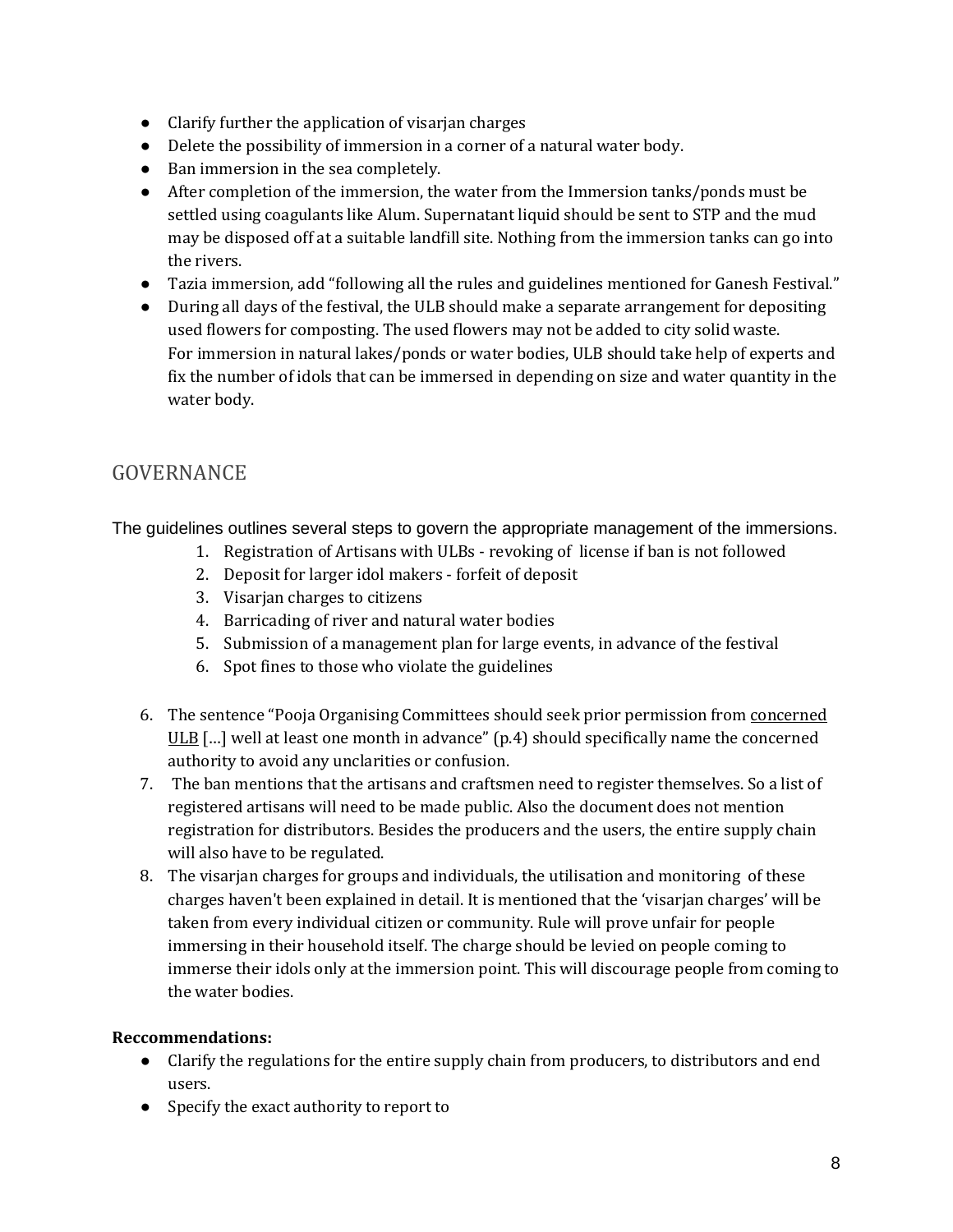● Clarify the implementation of visarjan charges

## <span id="page-8-0"></span>DISPOSAL

- 9. Stating that "only non-recyclable/non-biodegradable/non-recoverable materials should be disposed of in sanitary landfills by the Local/Urban bodies" (p.9) the guideline leaves loopholes for the use of inorganic materials, thus contradicting the central idea of the ban. A clear list of these materials, and in what situations it would be allowed to use them. However, ULBs should still clearly discourage their use.
- 10. Ideally, the location of and capacity of the immersion tanks being built should be proportional to the population of devotees who will use them for immersion. The visarjan fees can also be a way to limit the number of people using public immersion tanks and encourage people to do the immersion at home.
- 11. The festivities give rise to a lot of associated waste due to the decorations, offerings, etc. The management of this waste in a standard manner is absent. The waste ranges from flowers, clothes, paper plastic thermocol decor, that is recyclable as well as biodegradable. A clear list of solutions for each item that is found in Nirmalya needs to be made.

#### **Recommendations:**

The clause of unavoidable landfill dumping should be removed. It gives a levy for dumping activity attached to the festivities.

Clarify possible options for reuse and recycling of solid waste

Outline the format of the management plan expected from organising committees

## <span id="page-8-1"></span>Monitoring and Implementation by Pollution Control Boards

The guidelines specify several steps for the state Pollution Control Boards to monitor and implement the effectiveness of the steps they have outlined:

The guidelines recommend testing of waters in the immersion tanks before they are allowed to flow into the natural water bodies. As the festival progresses over ten days the immersion happens on days 1,3,5 7, and 10 - each time the number of devotees increase in number. The time it takes to empty the tank and prepare it again for the next day will not allow a systematic monitoring of water quality.

# <span id="page-8-2"></span>Livelihoods:

As a large percentage of the artisanal community depends on the production and sale of these items, these guidelines are surely going to impact the livelihoods of those communities.

To mitigate the setback, it is important that the challenges faced by artisans in shifting from PoP to biodegradable materials is understood by the government. If assistance can be provided to the artisans, the implementation of the ban would be more effective.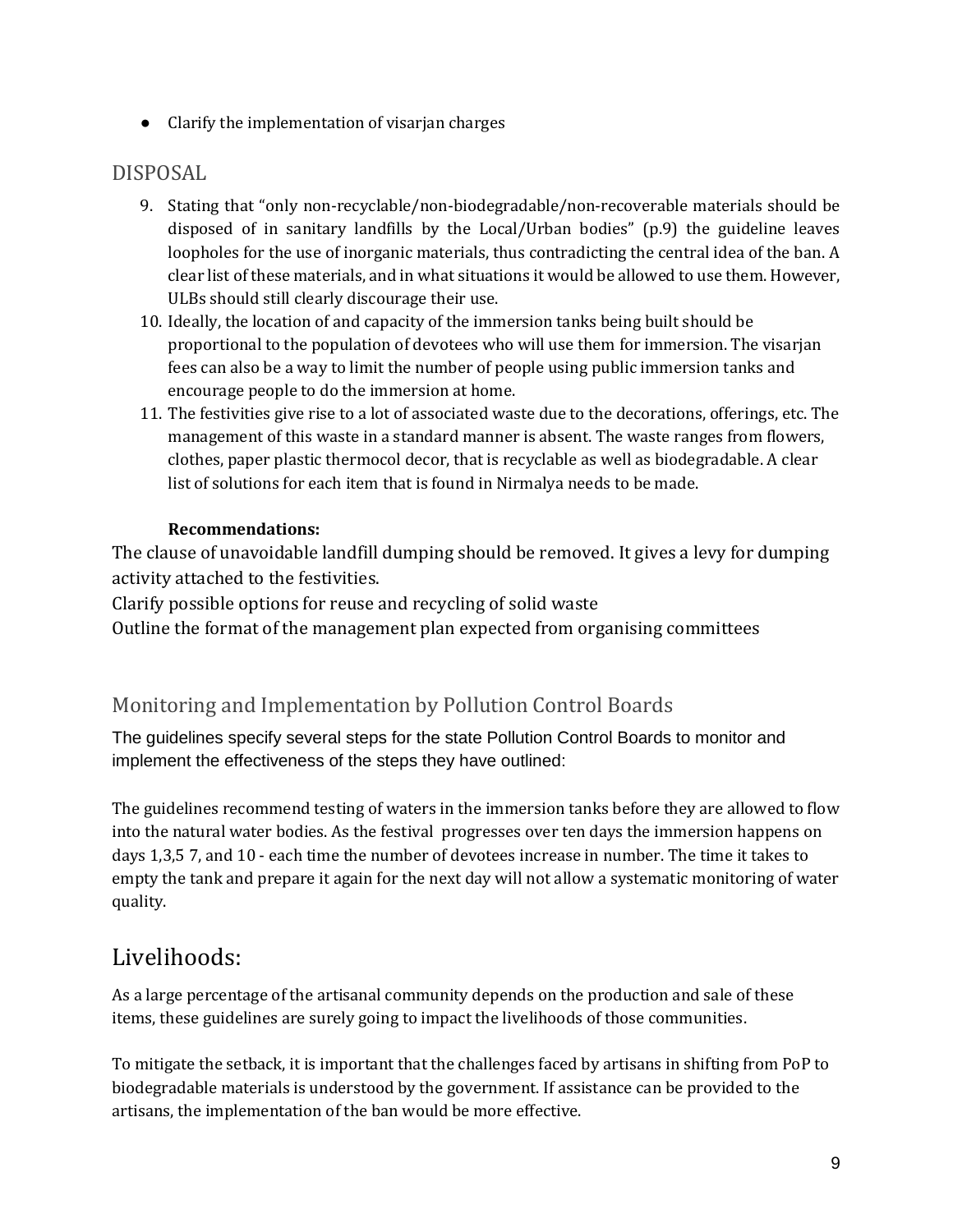- 1. Sourcing raw material
- 2. Labour and mechanisation
- 3. Damage, risk and balance stocks
- 4. Monsoons
- 5. Markets
- 6. Skill development
- 7. Research and Development

The ban on Plaster of Paris idols, although being environmentally favourable, puts the livelihood of idol makers at risk. As the production of clay idols requires more skilled labour, many idol makers may not be able to continue working in the industry. The government must, therefore, step in and offer retraining programmes in cooperation with clay idol makers. In this way, PoP murtikars can find employment in the future, at the same time matching the increasing demand for clay idols.

The transition from Plaster of Paris to clay will be beneficial in the long term, as it will, being more labour-intensive, provide more job opportunities once a successful reskilling campaign has been conducted.

### <span id="page-9-0"></span>Economics of Business – Circular Economy:

In order to minimise the newly mined amount of raw materials, sculptors must be incentivised to reuse clay from previous years. For this to happen, logistics and intermediate organisations, public or private, should be introduced in order to convert sludge into usable clay. Its use should be encouraged by setting the price below the one of the market for freshly harvested clay. Furthermore, in case of excess, the recycled clay shall also be made available for other industries.

Concerning the idol production, the goal shall remain to attempt the complete elimination of waste, at the same time recycling organic waste from other sectors. Experienced artists should be invited to explore new materials for murtis, such as cow dung, to create a market with sustainable alternatives to clay murtis.

#### **Recommendations:**

- 1. Introduction of logistics and intermediate organisations to convert the sludge into usable clay for next year so that more and more clay is not mined. The sludge derived can become a raw material of any other industry or reused as clay after proper treatment. For this intermediate body like the municipal corporation department or a private contractor should be appointed. This will increase employment and help in achieving a circular economy.
- 2. The murtikars should be encouraged to use this clay by offering it to them at half price. This will help in completing the cycle and closing the loop. Fresh clay is expensive but if mutikars start using used-clay then the raw material price would ultimately reduce, lowering the cost of the murtis. The recycling unit can be a private or a public intervention.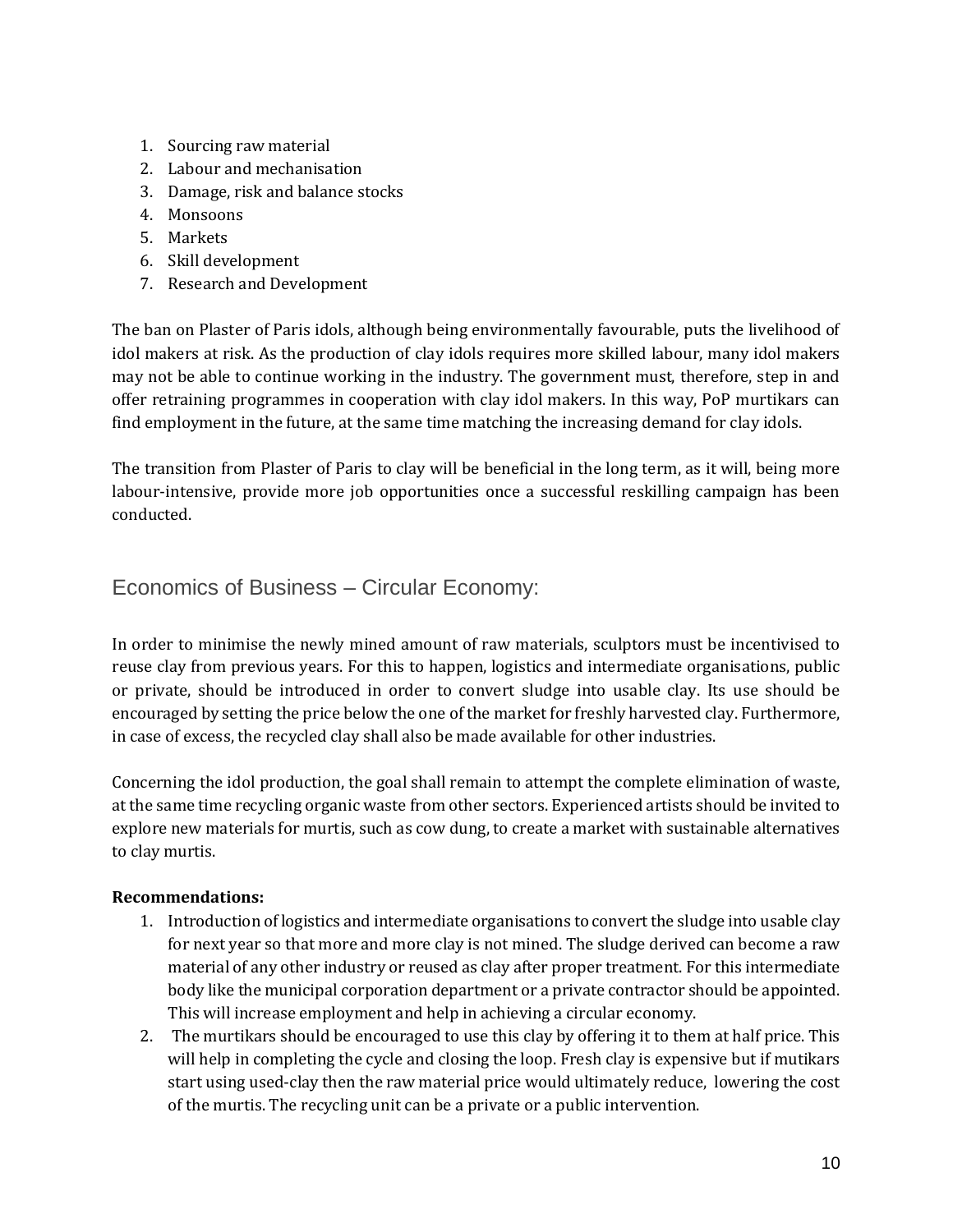# <span id="page-10-0"></span>Faith and Traditions

Sri Balgangadhar Tilak invited people to collectively celebrate Ganesh Chaturthi in order to assert India's cultural independence during the British Raj. The act of reinterpreting a traditional ritual to carry a social message is also needed today. The festival thus needs to become a medium for the preservation of our natural resources.

The regulation of certain aspects of the festival, need to be accepted by religious groups, and promoted by religious and spiritual heads, as an acknowledgement of the need to keep our water bodies and environment pure.

Certain religious groups have objected to the shift from immersion in flowing waters, to a bucket immersion at home.

Other groups, have resisted the idea of recycling idols after the ritual is complete.

The fragility of biodegradable materials and the resulting damage in handling, has also invited the disapproval of some religious groups with a belief that this would result in disaster for the family worshipping a damaged idol, no matter how slight the damage.

Beliefs such as these will now need to be reviewed and reconsidered to be able to transform the festival, into an event that protects and celebrates our natural environment. It will be important that these changes in the practise of this festival are endorsed by religious groups and leaders in a spirit of positive change for the future.

# <span id="page-10-1"></span>COMMUNITY AWARENESS

<span id="page-10-2"></span>Promotion and Communication of the Ban

Awareness should be created regarding 'FAKE' eco-friendly idols. The pointers to identify genuine from fake idols should be made available to the mass public published by MPCB or other statutory government bodies with the help of experts in the field.

# <span id="page-10-3"></span>ALTERNATIVES: THE WAY FORWARD

- 1. The ban offers some solutions, the solutions need to be explored better and alternative material like paper mache should be explored.
- 2. Faith and traditions Ganesh Chaturthi was started by LokmanyaTilak to have community celebrations and cultivate the sense of togetherness in the people. In times like the